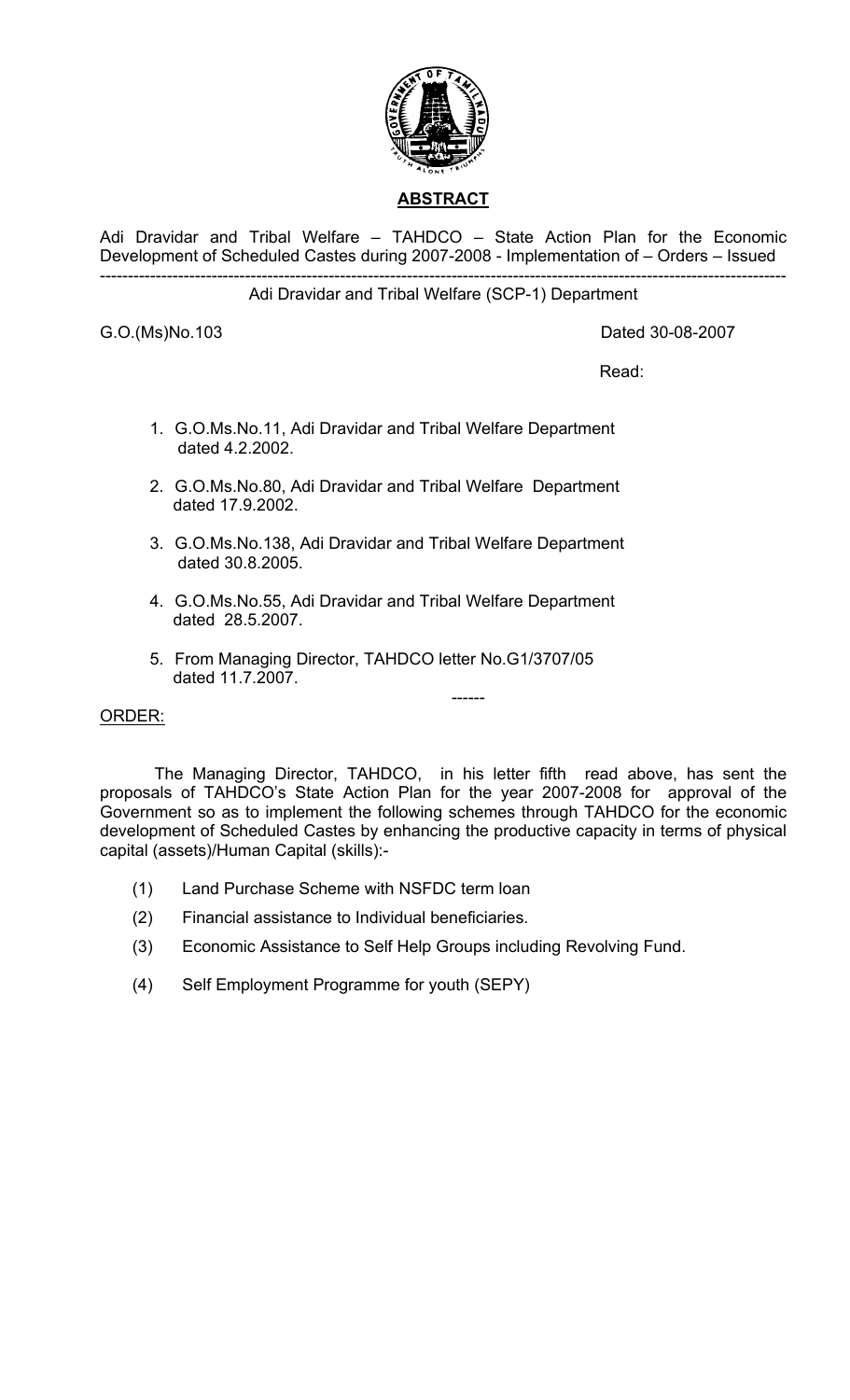- (5) Collector's Discretionary Fund
- (6) Vocational Training Programmes to Self Help Group Members in District Action Plan.
- (7) Training Programmes Industrial House keeping, knitwear based training etc., to be conducted by Head Office.
- (8) Financial Assistance to IAS preliminary Exam passed candidates for preparation prior to main examination.
- (9) Financial Assistance to Law Graduates for setting up of their profession.
- (10) Schemes of National Scheduled Castes Finance Development Corporation.
- (11) Economic Development schemes and Training Programmes under National Safai Karamchairs Finance Development Corporation.
- (12) National Scheme for Liberation and Rehabilitation of Scavengers.
	- (i) New schemes for Economic Development of Sanitary workers and dependants.
	- (ii) Revolving Fund to 1000 Subamathi Self Help Groups at Rs.10,000 each

 2. In the Government orders first to fourth read above, guidelines were issued to improve the effectiveness of the Schemes implemented by TAHDCO. The Plan Strategy is entirely based on the actual needs of the Scheduled Caste population in accordance with the local resource potential of each district and the District Action Plan for all the Districts for 2007-2008 drafted by the District Collectors based on the actual needs of the Scheduled Caste population of the district and the potential of the district. With this background, the Managing Director TAHDCO has sent the proposals for the State Action Plan for the year 2007-2008 to the tune of Rs.189.48 crores covering 2,24,660 beneficiaries.

 3. The Government approve the proposals of the State Action Plan as given in the Annexure I to this order which gives the summary account of State Action Plan components and District Plans is given in Annexure I of this order

# **ABSTRACT OF THE DISTRICT ACTION PLAN:**

# i) Land Purchase Scheme:

 The Scheme aims to enhance the socio-economic status of the poor Scheduled Caste people by providing land as an asset and various other assistance to improve the productivity in agriculture. During the year, it is proposed to cover 3000 beneficiaries through NSFDC with a total financial outlay of Rs.12 crores consisting of Rs.6 crores as subsidy from SCA and Rs.6 crores as Term Loan from NSFDC. The unit cost for the purchase of land will be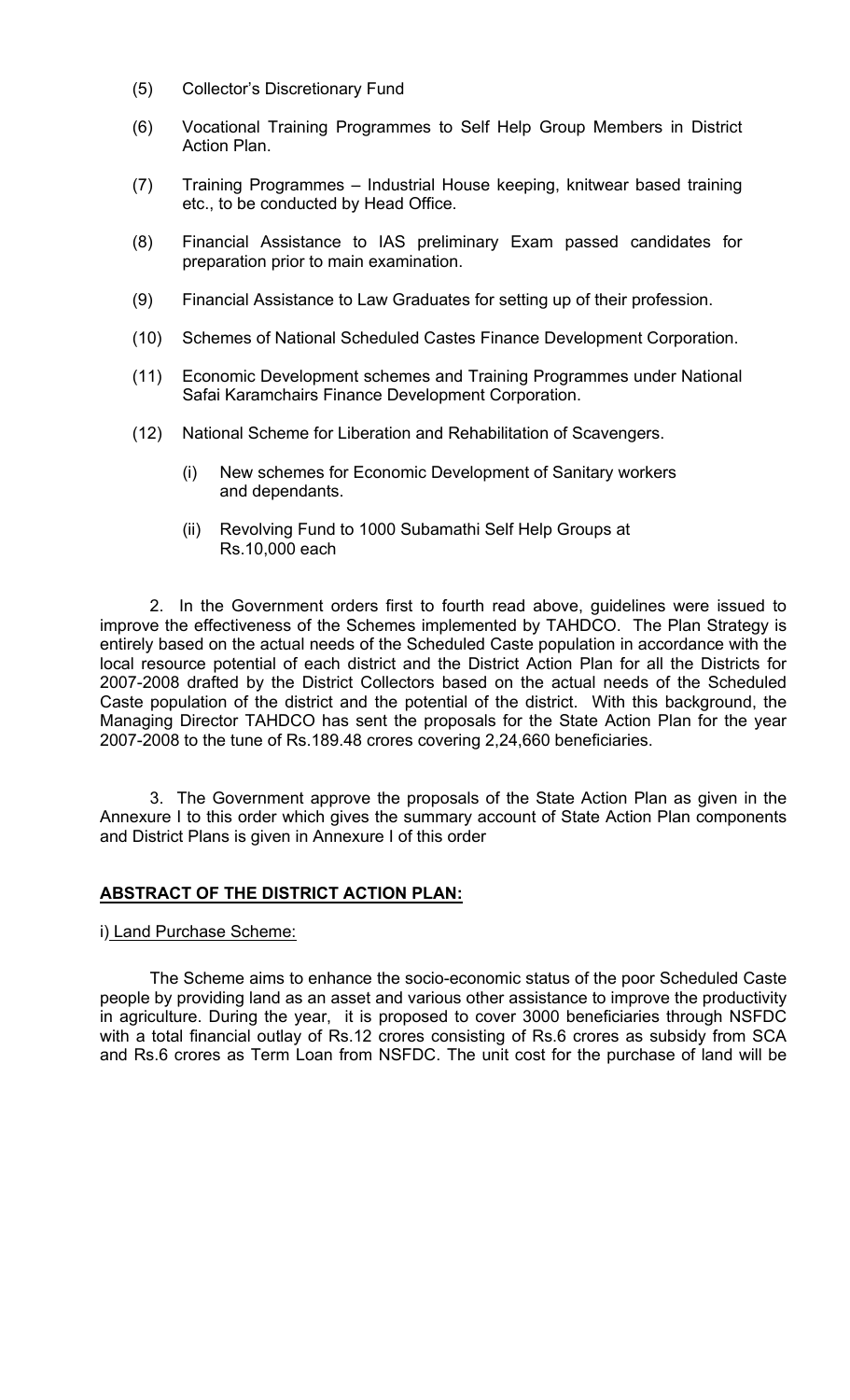Rs.1 lakh consisting 50% of the cost as subsidy and 50% as NSFDC term Loan. The orders issued in G.O.Ms.No.15 AD & TW dated 23.1.2004 will be followed in this regard.

#### (ii) Financial Assistance to Individuals

 The Scheme will be implemented covering 8000 Scheduled Caste individuals for a total assistance of Rs.2400.00 lakhs which includes a subsidy amount of Rs.800.00 lakhs. Instructions issued in G.O.Ms.No.175 Adi Dravidar and Tribal Welfare Department, dated 06.11.2003, G.O.Ms.No.147 Adi Dravidar and Tribal Welfare Department, dated 22.09.05 and G.O.Ms.No.154, Adi Dravidar and Tribal Welfare Department, dated 07.10.05 will be followed for the implementation of the Schemes.

#### iii) Revolving Fund Assistance to Self Help Groups:

 Under this Scheme, 3000 Self Help Groups will be covered consisting of 60,000 women members of SHG with a total assistance of Rs.750 lakhs consisting of Rs.300 lakhs as subsidy and Rs.450 lakhs as Bank Loan. Each group will be given a Revolving Fund of Rs.10,000 as subsidy. The guidelines issued in G.O.Ms.No.138, Adi Dravidar and Tribal Welfare Department , dated 30.08.05 will be followed.

#### Financial Assistance to Self Help Groups

 Under this Scheme, financial assistance will be given to 5000 SC/ST SHGs consisting of 1,00,000 women SHG members with a total assistance of Rs.4300 lakhs, 50% (i.e.) Rs.2150 lakhs as subsidy and the balance 50% of Rs.2150 lakhs as Bank Loan. The guidelines given in G.O.Ms.No.11 Adi Dravidar and Tribal Welfare Department, dated 04.02.02, G.O.Ms.No.58 Adi Dravidar and Tribal Welfare Department , dated 28.05.04 and G.O.Ms.No.147, Adi Dravidar and Tribal Welfare Department, dated 22.09.05 will be followed in the implementation of the Schemes.

# (iv) Self Employment for Youth (SEPY )

 The Government direct the Managing Director, TAHDCO to conduct Self Employment Programmes for Youth (SEPY) for 2500 SC/ST Youth in the current year. Under this programme, in each District, SC / ST Youth who possess positive aptitude are to be selected after giving wide publicity. This programme will be coordinated by a District Level Committee involving the bankers among others. A set of viable Self-employment ventures are to be identified in each district, in accordance with the local potential and the selected youth in the age group of 18-35 years, are to be intensively trained and guided for obtaining financial assistance and in starting and running the ventures sustainable over a period of time. It is proposed to cover 2500 SC / ST Youth under SEPY for a project outlay of Rs.1200.00 lakhs including the subsidy amount of Rs.300.00 lakhs and Term loan amount of Rs.900.00 lakhs. Revised guidelines issued in G.O.Ms.No.147 Adi Dravidar and Tribal Welfare Department dated 22.09.05 will be followed.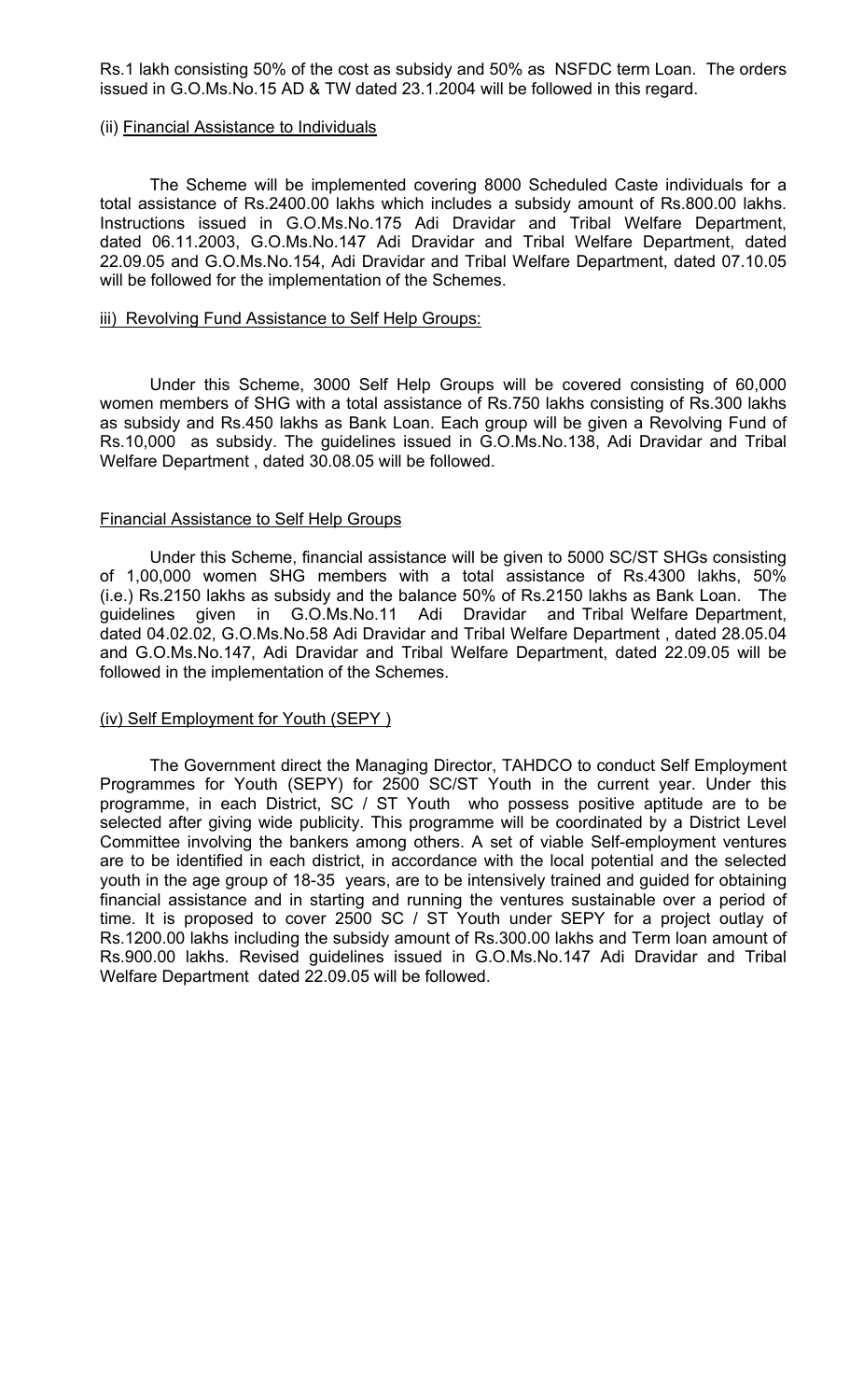# (v) Collector's Discretionary Fund (CDF)

 Under this Scheme, 6000 beneficiaries will be benefited in the current year with the subsidy outlay of Rs.300.00 lakhs. The guidelines in G.O.Ms.No.112, Adi Dravidar and Tribal Welfare Department, dated 31.12.2002 will be followed in this regard.

# (vi) Vocational Training Programmes for SC/ST women members of Self Help Groups

 For the current year, Rs.50.00 lakhs has been earmarked for giving Vocational Training Programmes to Scheduled Castes and Scheduled Tribes women members of Self Help Groups consisting of 20000 women members. The Government direct the Managing Director, TAHDCO to organize the training programme in the districts as per the approval given in the 150th Board Meeting held on 23.09.2003. Govt. orders issued in G.O.Ms.No.175 Adi Dravidar and Tribal Welfare Department, dated 06.11.03 will also be followed in this regard:

#### (vii) SPECIAL TRAINIING PROGRAMMES AND FINANCIAL ASSISTANCE FROM SCA

Under the Special Training Programmes various vocational training programmes will be conducted with high employment potentiality like Industrial House Keeping, Knit wear and Apparel Design training at Tirupur, Skill training to SHG through Tamil Nadu Agricultural University, Coimbatore and Entrepreneur Development training to Engineering graduates, Engineering Diploma holders and other professional and Post Graduates to start their own industrial ventures. The Managing Director, TAHDCO is directed to train 6560 youth in these trades with SCA allocation of Rs.325 lakhs.

# (viii) FINANCIAL ASSISTANCE TO THE CANDIDATES PREPARING FOR IAS MAIN **EXAMINATION**

To encourage the SC/ST Youth sitting for IAS examination, TAHDCO will provide financial assistance of Rs.25,000 each to 100 candidates, who have passed IAS preliminary examination, of which a sum of Rs.15,000 is to be given for purchase of books for the preparation of IAS main examination and the balance amount of Rs.10,000/- to meet out the incidental expenses. A sum of Rs.25 lakhs has been earmarked from SCA for this purpose.

# (ix) FINANCIAL ASSISTANCE TO LAW GRADUATES FOR SETTING UP OF THEIR

# PROFESSION:

 To encourage the young Law Graduates to set up their profession, TAHDCO will provide financial assistance to 500 Law Graduates @ Rs.10,000 each. A sum of Rs.50 lakhs has been earmarked for this purpose under SCA. (x) NSFDC Schemes:

# The Scheme will be implemented with a subsidy of 30% of the project cost subject to a maximum of Rs.25,000 from SCA and 20% of the project cost subject to a maximum of Rs.1,25,000 as Margin Money. The promoter's contribution will be 5% of the project cost for the Schemes costing above Rs.1 lakh as per NSFDC terms and conditions. The remaining amount will be the term loan from NSFDC. Transport vehicles such as tourist cars/vans, Auto Rickshaws and Carrier autos, Non-transport, Micro Credit Finance (MCF) and Mahila Samridhi Yojana (MSY) Schemes will be implemented. The Government directs the Managing Director, TAHDCO to cover 5000 beneficiaries with a total allocation of Rs.17 crores consisting of Rs.6 crores as subsidy, Rs.5 crores as margin Money and Rs.6 crores as term loan.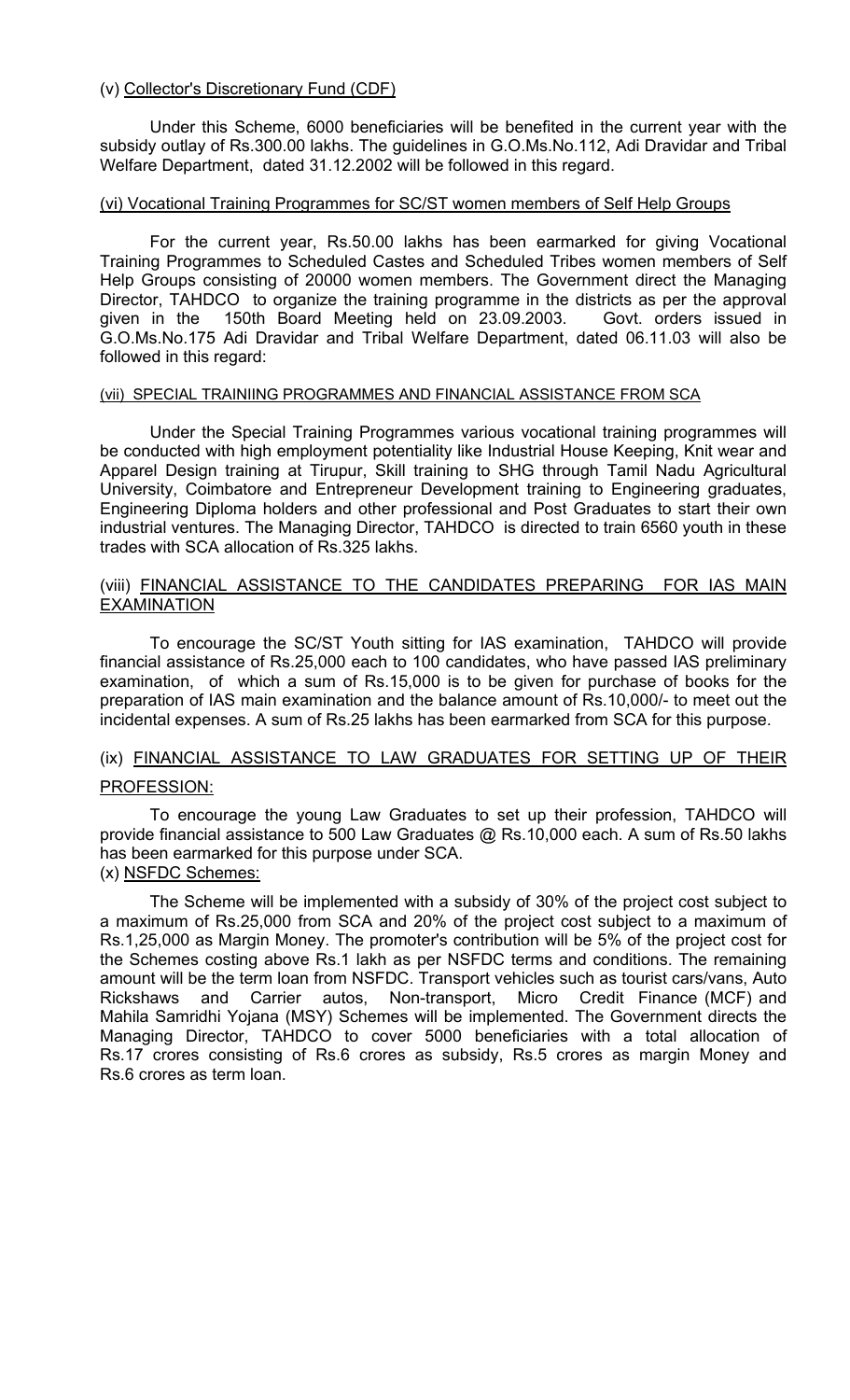# (xi) Scheme for Rehabilitation of Scavengers & their dependents

 Government of India have introduced a Scheme called Self Employment Scheme for Rehabilitation of Manual Scavengers (SRMS). Under this Scheme, the identified Scavengers and their dependents will be provided subsidy and loan for undertaking self-employment ventures. The Scheme will be implemented as per the instructions given by the Government of India. During the current year, 3000 scavengers and their dependents will be covered under this Scheme with a total outlay of Rs.703.30 lakhs consisting of Rs.439.50 lakhs as subsidy and Rs.263.80 lakhs as Bank Loan. The NSKFDC, New Delhi will provide interest subsidy. The District-wise target allocation is given at annexure– II.

# (xii) National Scheme for Liberation and Rehabilitation of Scavengers:

 Under the above Scheme, TAHDCO will give financial assistance to the targeted group. The financial assistance will be in the form of Revolving fund and the Economic assistance to the Subamathi Group members. During the current year TAHDCO will cover 1000 SHG groups for the benefit of 10,000 women members. The Scheme will be implemented with a financial allocation of Rs.5945.00 lakhs consisting Rs.1945.00 lakhs as NSLRS subsidy (Rs.1845 lakhs under New Scheme and Rs.100 lakhs from revolving fund), Rs.750 lakhs as Margin Money and Rs.3,250 lakhs as Bank Loan. The District–wise allocation of the target and physical and financial allocation, worked out as per NSLRS norms is given in annexure-III

4. The Managing Director, TAHDCO is directed to review the progress of the recovery under TAHDCO Schemes every month and send Periodical review report to Government in Finance Department and Adi Dravidar Welfare Department on 15<sup>th</sup> of succeeding month indicating the Periodical No. Assigned for this monthly review.

 5. The Managing Director, TAHDCO is also directed to identify the beneficiaries and to implement the Schemes with care and diligence ensuring maximum benefits reaching the beneficiaries. The amount under the Scheme, may be disbursed when the bank permits the sanction of the loan to the beneficiaries.

6. The benefits of the schemes and assistance should be given only to SC/ST people and those who are getting assistance under Integrated Rural Development Programme or any other such Schemes are not eligible to get any assistance under this State Action Plan for the Economic Development of SC/ST during 2007-2008.

(BY ORDER OF THE GOVERNOR)

 C. MUTHUKUMARASWAMY, SECRETARY TO GOVERNMENT.

To The Managing Director, TAHDCO, Chennai – 101. All Collectors, The Director, Adi Dravidar Welfare, Chennai – 5 The Director Tribal Welfare, Chennai – 5. The Accountant General, Chennai – 18/35/6 The Director, Agriculture, Chennai – 5 The Director, Animal Husbandry, Chennai – 6 The Director, Ministry of Social Justice and Empowerment, New Delhi – 1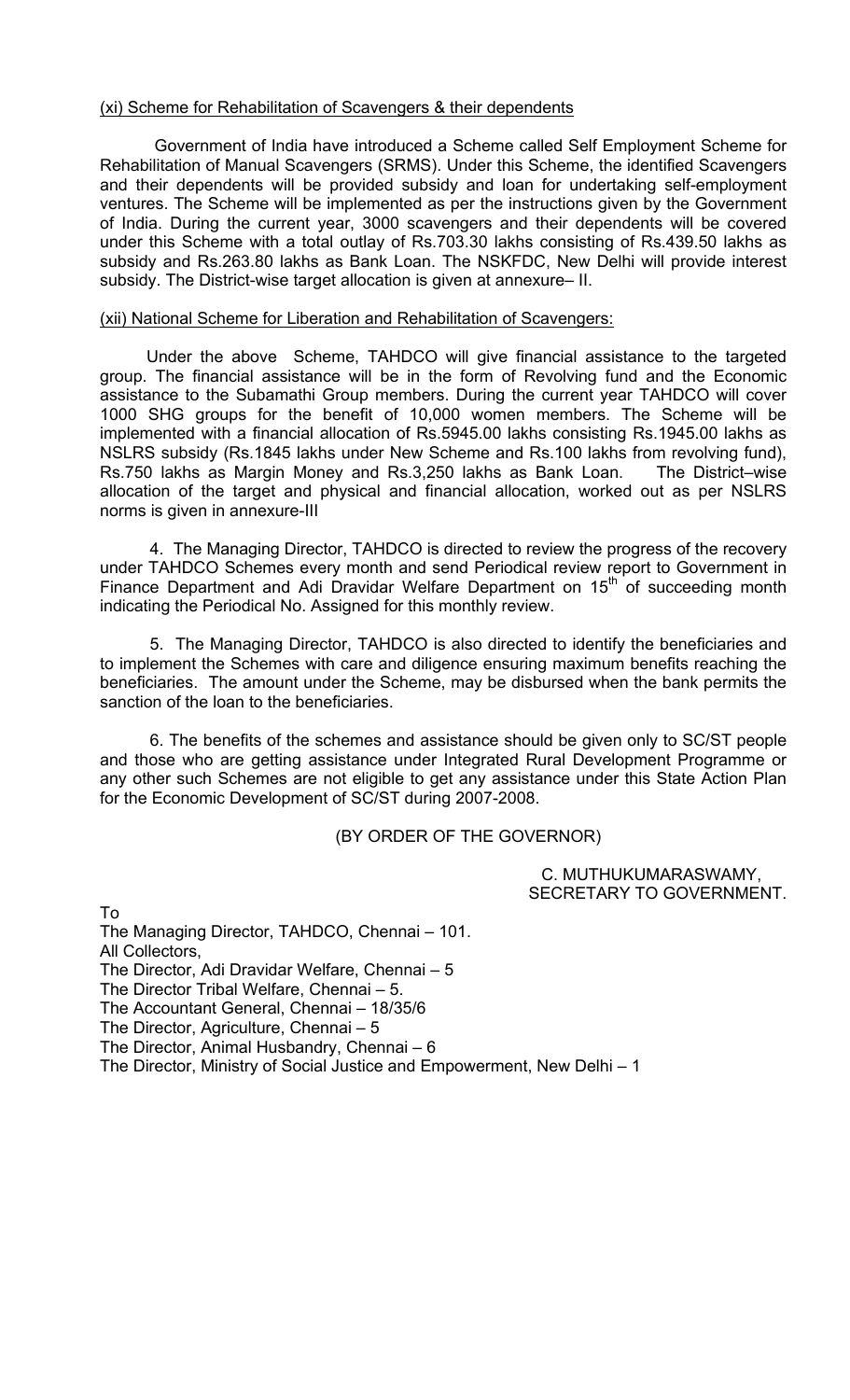# Copy to:

The Director, Regional Office, National Commission for SC/ST, Shastri Bhawan, Chennai – 6

All District Managers. (through Managing Director, TAHDCO)

The Regional Manager, TAHDCO (through Managing Director, TAHDCO)

The Personal Assistant to Minister (Adi Dravidar Welfare), Chennai – 9

The Personal Assistant to the Secretary, Adi Dravidar and Tribal Welfare, Chennai-9.

The Adi Dravidar and Tribal Welfare (MEC)(ADW.V) (ADW.8) (OP.1) Department, Chennai-9.

SF/SC

//Forwarded/by order//

SECTION OFFICER.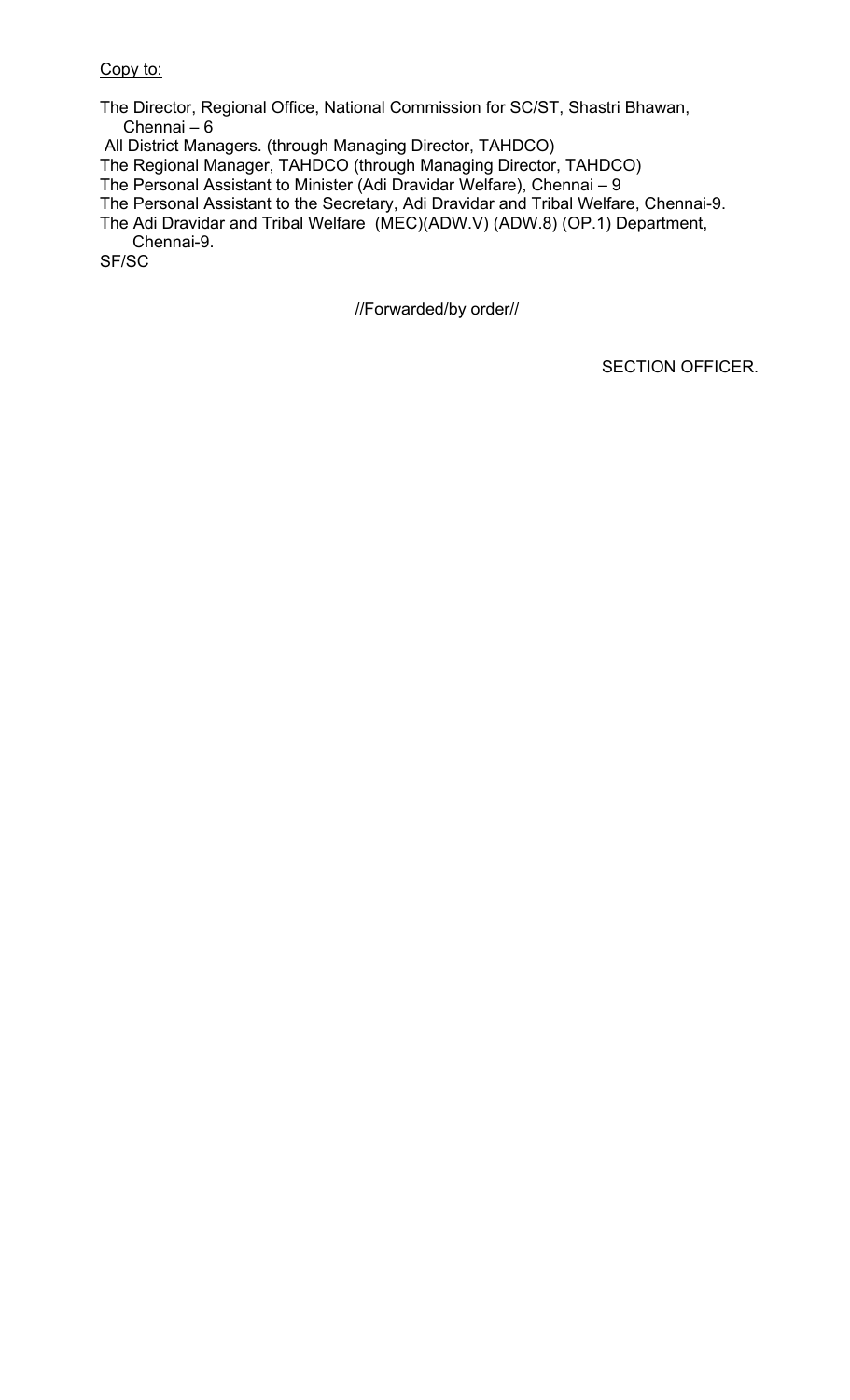# **ANNEXURE - I**

#### **ABSTRACT OF STATE ACTION PLAN 2007-08**

|                |                                                                                                                                                                                                                          | <b>Physical</b>             | Financial (Rs. in lacs)      |         |             |                 |                                          |          |
|----------------|--------------------------------------------------------------------------------------------------------------------------------------------------------------------------------------------------------------------------|-----------------------------|------------------------------|---------|-------------|-----------------|------------------------------------------|----------|
| SI.<br>No.     | <b>Scheme</b>                                                                                                                                                                                                            | No. of<br>beneficiari<br>es |                              | Subsidy |             | Margin<br>Money | Promoters<br>contribution<br>& Term Loan | Total    |
|                |                                                                                                                                                                                                                          |                             | District Action Plans (DAPs) |         |             |                 |                                          |          |
| 1. a.          | <b>Land Purchase Scheme</b><br>implemented with NSFDC<br>Term loan                                                                                                                                                       | 3000                        |                              | 600.00  | $\mathbf 0$ |                 | 600.00                                   | 1200.00  |
| b.             | NSFDC - Other Schemes                                                                                                                                                                                                    | 5000                        |                              | 600.00  | 500.00      |                 | 600.00                                   | 1700.00  |
| 2.             | Financial Assistance to<br>Individuals beneficiaries                                                                                                                                                                     | 8000                        |                              | 800.00  | 0           |                 | 1600.00                                  | 2400.00  |
| 3.             | a Revolving Fund<br><b>Assistance to SHGs</b>                                                                                                                                                                            | 60000<br>(3000)<br>Groups)  |                              | 300.00  | $\mathbf 0$ |                 | 450.00                                   | 750.00   |
|                | b.Economic Assistance to<br><b>SHGs</b>                                                                                                                                                                                  | 100000<br>(5000)<br>Groups) |                              | 2150.00 | $\mathbf 0$ |                 | 2150.00                                  | 4300.00  |
| 4.             | Self Employment<br>Programme for youth<br>(SEPY)                                                                                                                                                                         | 2,500                       |                              | 300.00  | $\mathbf 0$ |                 | 900.00                                   | 1200.00  |
| 5.             | <b>Collector's Discretionary</b><br>Fund                                                                                                                                                                                 | 6,000                       |                              | 300.0.0 | $\mathbf 0$ |                 | --                                       | 300.00   |
| 6.             | VTP to SHGs members in<br><b>DAP</b>                                                                                                                                                                                     | 20,000                      |                              | 50.00   | $\mathbf 0$ |                 |                                          | 50.00    |
|                | <b>Sub Total DAPs</b>                                                                                                                                                                                                    | 204500                      |                              | 5100.00 |             | 500.00          | 6300.00                                  | 11900.00 |
|                |                                                                                                                                                                                                                          |                             | <b>State Level Schemes</b>   |         |             |                 |                                          |          |
| $\overline{7}$ | Training Programme viz Industrial<br>House Keeping, Knitwear Based<br>Training, Apparel Training, Skill<br>Training to SHGs, and other need<br>based Training to be conducted by<br>TAHDCO Head Office under SCA<br>Fund |                             | 6440                         | 300.00  |             |                 |                                          | 300.00   |
| 7a.            | Financial Assistance to IAS<br><b>Preliminary Exam Passed</b><br>Candidates for preparation to main<br>Examination.                                                                                                      |                             | 100                          | 25.00   |             |                 |                                          | 25.00    |
| 7b.            | Financial Assistance to Law<br>Graduates for setting up of their<br>profession                                                                                                                                           |                             | 500                          |         | 50.00       |                 |                                          | 50.00    |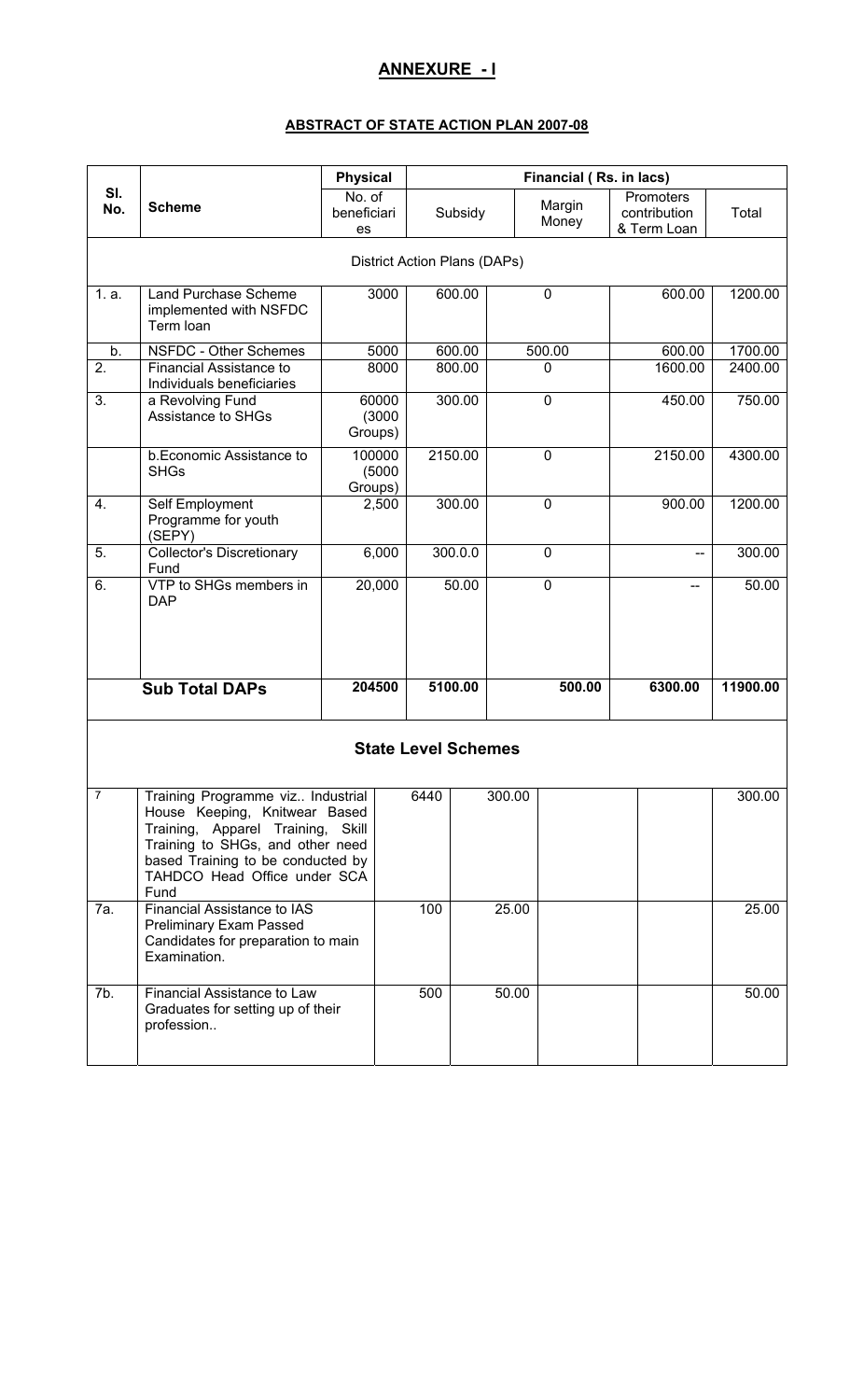| 7c.  | <b>Entrepreneur Development Training</b><br>Programme for Engineering<br>Graduates, Diploma Holders, MBA<br>and M.Com., candidates to set up<br>industrial ventures. | 120    | 25.00   |          |         | 25.00    |
|------|----------------------------------------------------------------------------------------------------------------------------------------------------------------------|--------|---------|----------|---------|----------|
| 8.a. | <b>NATIONAL LEVEL SCHEMES:'</b><br><b>NSKFDC (SRMS) Economic</b><br><b>Development Schemes and</b><br><b>Training Programme</b>                                      | 3000   | 439.50  | $\Omega$ | 263.80  | 703.30   |
| b.   | <b>NSLRS</b><br>1) New Scheme for Economic<br><b>Development of Sanitary workers</b><br>& dependents                                                                 | 10000  | 1845.00 | 750.00   | 3250.00 | 5845.00  |
|      | 2) Revolving Fund to 1000<br>Subamathi SHGs @ Rs.10,000<br>each                                                                                                      |        | 100     |          |         | 100.00   |
|      | <b>Total</b>                                                                                                                                                         | 224660 | 7884.50 | 1250.00  | 9813.80 | 18948.30 |

\* Land Purchase Scheme through NSFDC (Only Land Purchase)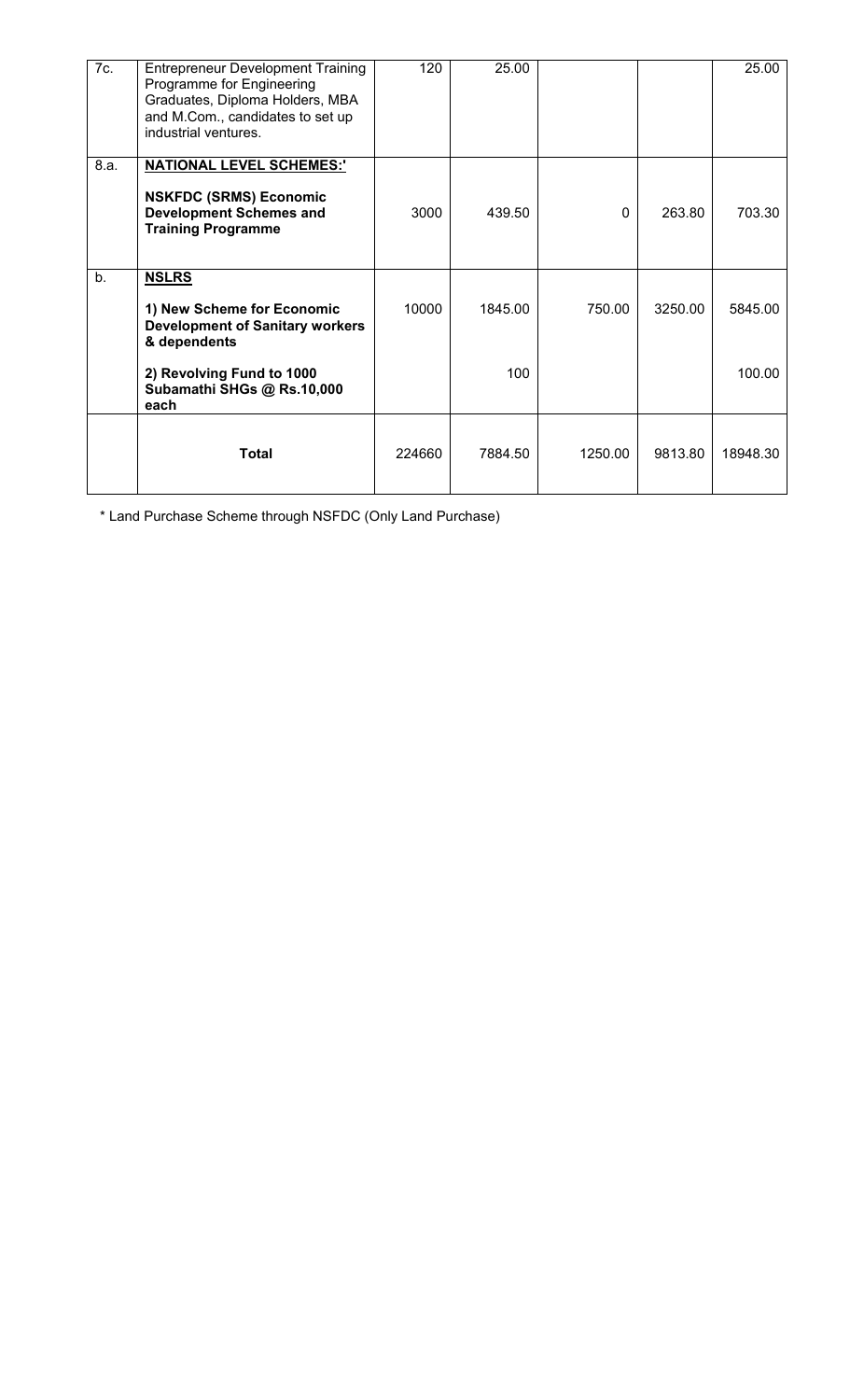| <b>ANNEXURE-II</b>                |                        |          |                         |  |  |  |  |  |
|-----------------------------------|------------------------|----------|-------------------------|--|--|--|--|--|
| <b>ACTION PLAN 2007-2008</b>      |                        |          |                         |  |  |  |  |  |
| <b>NEW SRMS SCHEME - TRAINING</b> |                        |          |                         |  |  |  |  |  |
| (Rs. in Lakhs)                    |                        |          |                         |  |  |  |  |  |
| Sl. No.                           | District               | Physical | <b>Training Subsidy</b> |  |  |  |  |  |
| 1                                 | <b>CHENNAI</b>         | 200      | 2040000                 |  |  |  |  |  |
| $\overline{2}$                    | <b>COIMBATORE</b>      | 50       | 510000                  |  |  |  |  |  |
| 3                                 | <b>CUDDALORE</b>       | 35       | 357000                  |  |  |  |  |  |
| $\overline{4}$                    | <b>DHARMAPURI</b>      | 10       | 102000                  |  |  |  |  |  |
| 5                                 | <b>DINDUGAL</b>        | 20       | 204000                  |  |  |  |  |  |
| 6                                 | <b>ERODE</b>           | 20       | 204000                  |  |  |  |  |  |
| $\overline{7}$                    | KANCHEEPURAM           | 40       | 408000                  |  |  |  |  |  |
| 8                                 | <b>KARUR</b>           | 20       | 204000                  |  |  |  |  |  |
| 9                                 | <b>MADURAI</b>         | 50       | 510000                  |  |  |  |  |  |
| 10                                | <b>NAGAPATTINAM</b>    |          | 357000                  |  |  |  |  |  |
| 11                                | <b>KANYAKUMARI</b>     | 10       | 102000                  |  |  |  |  |  |
| 12                                | <b>NAMAKKAL</b>        | 20       | 204000                  |  |  |  |  |  |
| 13                                | <b>NILGIRIS</b>        | 20       | 204000                  |  |  |  |  |  |
| 14                                | PERAMBALUR             | 20       | 204000                  |  |  |  |  |  |
| 15                                | PUDUKOTTAI             | 25       | 255000                  |  |  |  |  |  |
| 16                                | <b>RAMNAD</b>          | 25       | 255000                  |  |  |  |  |  |
| 17                                | <b>SALEM</b>           | 50       | 510000                  |  |  |  |  |  |
| 18                                | <b>SIVAGANGAI</b>      | 30       | 306000                  |  |  |  |  |  |
| 19                                | <b>THANJAVUR</b>       | 35       | 357000                  |  |  |  |  |  |
| 20                                | <b>THENI</b>           | 20       | 204000                  |  |  |  |  |  |
| 21                                | THIRUNELVELI           | 30       | 306000                  |  |  |  |  |  |
| 22                                | THIRUVALLUR            | 25       | 255000                  |  |  |  |  |  |
| 23                                | <b>THIRUVANNAMALAI</b> | 30       | 306000                  |  |  |  |  |  |
| 24                                | THIRUVARUR             | 15       | 153000                  |  |  |  |  |  |
| 25                                | TUTICORIN              | 20       | 204000                  |  |  |  |  |  |
| 26                                | TRICHY                 | 35       | 357000                  |  |  |  |  |  |
| 27                                | <b>VELLORE</b>         | 35       | 357000                  |  |  |  |  |  |
| 28                                | <b>VILLUPURAM</b>      | 35       | 357000                  |  |  |  |  |  |
| 29                                | <b>VIRUDHUNAGAR</b>    | 30       | 306000                  |  |  |  |  |  |
| 30                                | KRISHNIGRI             | 10       | 102000                  |  |  |  |  |  |
|                                   | TOTAL                  | 1000     | 10200000                |  |  |  |  |  |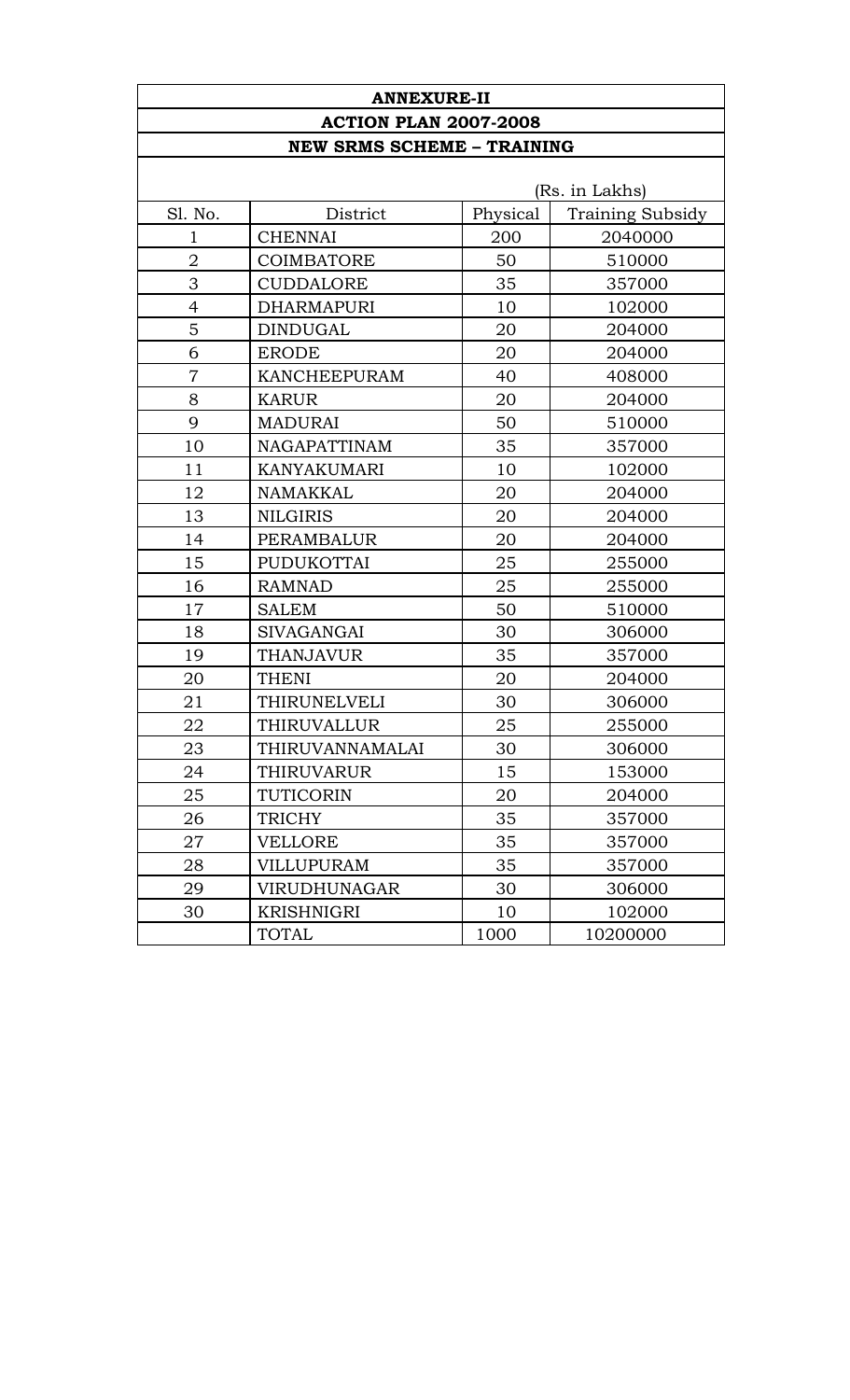# **ANNEXURE- II ACTION PLAN 2007-2008**

# **SCHEME NSKFDC MSY LOAN - Indicative Allocation**

Maximum Unit cost Rs.25,000/- Average Unit cost Rs. 25,000/- Subsidy @ 30% Rs. 7,500/- Term loan remaining Project cost Rs.17,500/-

| (Rs. in Lakhs) |                   |          |         |               |       |  |  |  |
|----------------|-------------------|----------|---------|---------------|-------|--|--|--|
|                |                   |          |         | <b>NSKFDC</b> |       |  |  |  |
| Sl. No.        | District          | Physical | Subsidy | Term Loan     | Total |  |  |  |
|                |                   |          |         |               |       |  |  |  |
| $\mathbf{1}$   | <b>CHENNAI</b>    | 50       | 3.750   | 8.750         | 12.50 |  |  |  |
|                |                   |          |         |               |       |  |  |  |
| $\overline{2}$ | <b>COIMBATORE</b> | 30       | 2.250   | 5.250         | 7.50  |  |  |  |
|                |                   |          |         |               |       |  |  |  |
| 3              | <b>MADURAI</b>    | 40       | 3.000   | 7.000         | 10.00 |  |  |  |
|                |                   |          |         |               |       |  |  |  |
| 4              | <b>SALEM</b>      | 25       | 1.875   | 4.375         | 6.25  |  |  |  |
|                |                   |          |         |               |       |  |  |  |
| 5              | THIRUNELVELI      | 25       | 1.875   | 4.375         | 6.25  |  |  |  |
|                |                   |          |         |               |       |  |  |  |
| 6              | <b>TRICHY</b>     | 30       | 2.250   | 5.250         | 7.50  |  |  |  |
|                |                   |          |         |               |       |  |  |  |
|                | <b>TOTAL</b>      | 200      | 15.000  | 35.000        | 50.00 |  |  |  |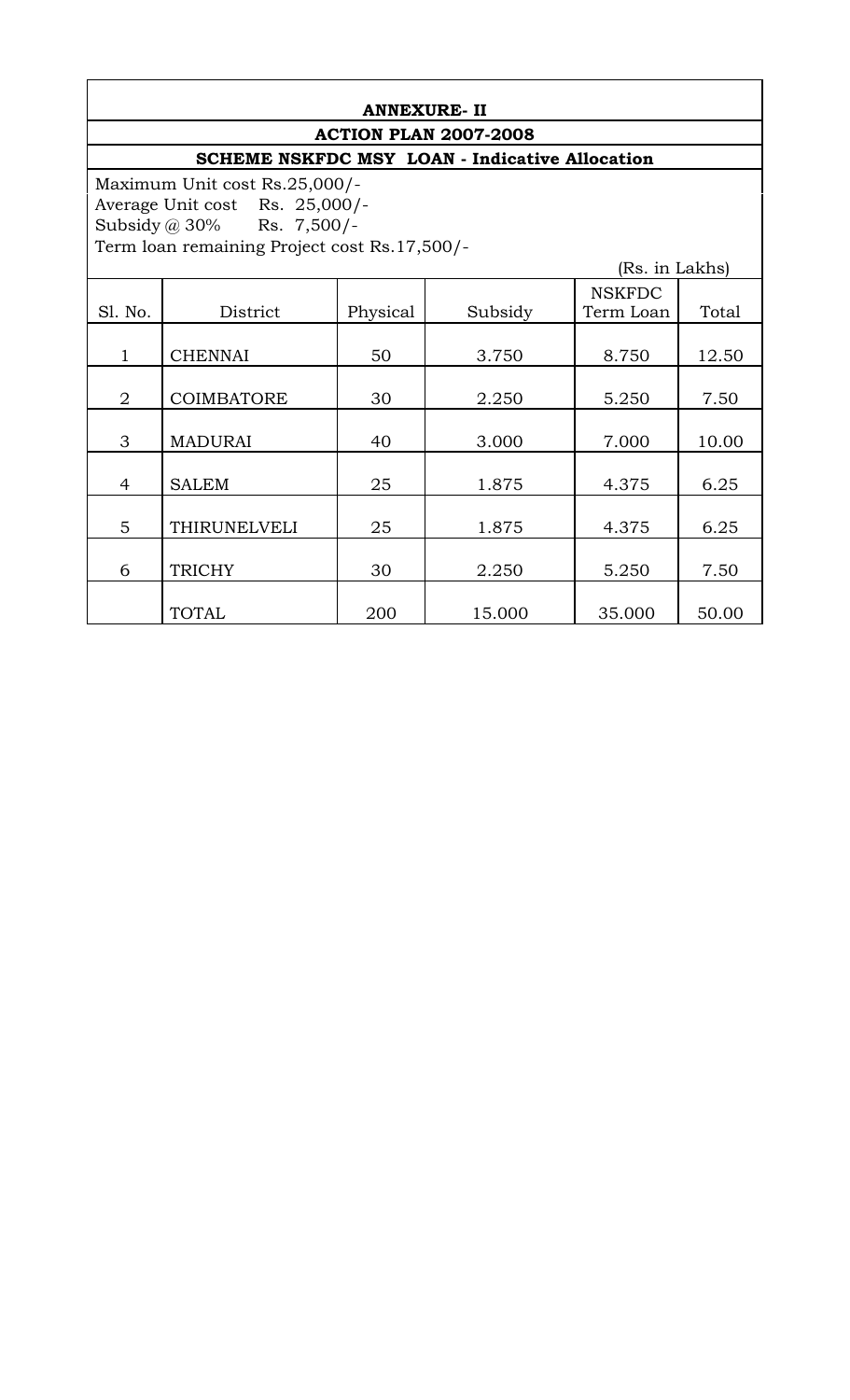| <b>ANNEXURE-II</b>           |                                                                |          |         |           |       |  |  |  |  |  |
|------------------------------|----------------------------------------------------------------|----------|---------|-----------|-------|--|--|--|--|--|
| <b>ACTION PLAN 2007-2008</b> |                                                                |          |         |           |       |  |  |  |  |  |
|                              | <b>SCHEME NSKFDC MCF LOAN - Indicative Allocation</b>          |          |         |           |       |  |  |  |  |  |
|                              | Maximum Unit cost Rs.25,000/-                                  |          |         |           |       |  |  |  |  |  |
|                              | Average Unit cost Rs. 25,000/-                                 |          |         |           |       |  |  |  |  |  |
|                              | Subsidy @ $30\%$ Rs. 7,500/-                                   |          |         |           |       |  |  |  |  |  |
|                              | Term loan remaining Project cost Rs.17,500/-<br>(Rs. in Lakhs) |          |         |           |       |  |  |  |  |  |
|                              | <b>NSKFDC</b>                                                  |          |         |           |       |  |  |  |  |  |
| Sl. No.                      | District                                                       | Physical | Subsidy | Term Loan | Total |  |  |  |  |  |
| $\mathbf{1}$                 | <b>CHENNAI</b>                                                 | 50       | 3.750   | 8.750     | 12.50 |  |  |  |  |  |
|                              |                                                                |          |         |           |       |  |  |  |  |  |
| $\overline{2}$               | <b>COIMBATORE</b>                                              | 30       | 2.250   | 5.250     | 7.50  |  |  |  |  |  |
| 3                            | <b>MADURAI</b>                                                 | 40       | 3.000   | 7.000     | 10.00 |  |  |  |  |  |
| 4                            | <b>SALEM</b>                                                   | 25       | 1.875   | 4.375     | 6.25  |  |  |  |  |  |
| 5                            | THIRUNELVELI                                                   | 25       | 1.875   | 4.375     | 6.25  |  |  |  |  |  |
| 6                            | <b>TRICHY</b>                                                  | 30       | 2.250   | 5.250     | 7.50  |  |  |  |  |  |
|                              | <b>TOTAL</b>                                                   | 200      | 15.000  | 35.000    | 50.00 |  |  |  |  |  |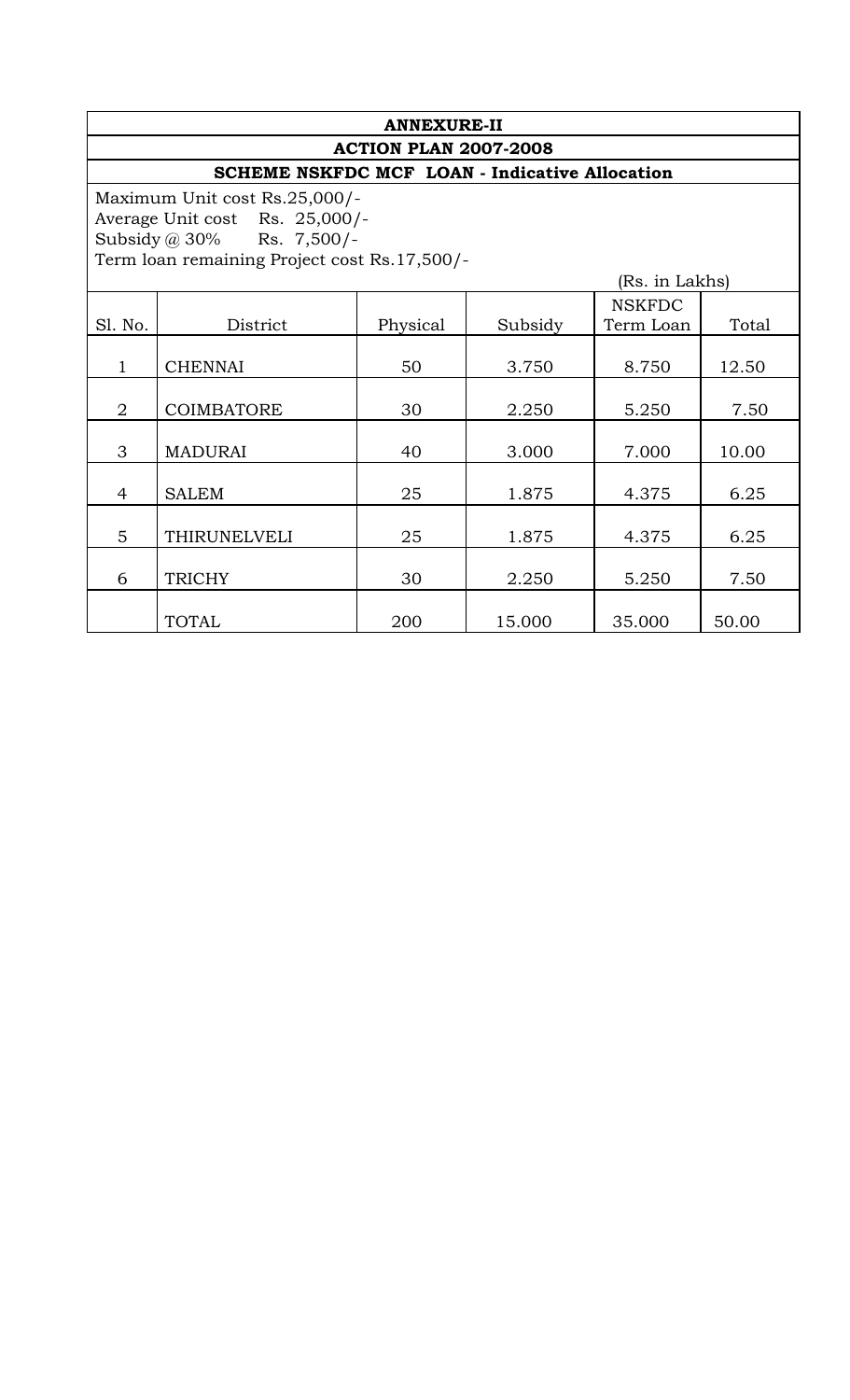# **ANNEXURE - II (Contd)**

# **ANNEXURE-II ACTION PLAN 2007-2008**

# **NEW SRMS SCHEME - Indicative Allocation**

Project cost Rs.25000/- to Rs.500000/- For the project cost upto Rs.25000/- Subsidy  $@$  50% of the Project cost For the project costing more than Rs.25000/- Subsidy @ 25% of the Project cost with a

minimum subsidy of Rs.12500/- and maximum suibsidy of Rs.20000/- (Rs. in

 $\vert$  Lakhs)

| Lakiis)        |                     |          |          |
|----------------|---------------------|----------|----------|
| Sl. No.        | District            | Physical | Subsidy  |
| 1              | <b>CHENNAI</b>      | 100      | 2000000  |
| $\overline{2}$ | <b>COIMBATORE</b>   | 80       | 1600000  |
| $\overline{3}$ | <b>CUDDALORE</b>    | 80       | 1600000  |
| $\overline{4}$ | <b>DHARMAPURI</b>   | 40       | 800000   |
| $\overline{5}$ | <b>DINDUGAL</b>     | 50       | 1000000  |
| 6              | <b>ERODE</b>        | 20       | 400000   |
| $\overline{7}$ | <b>KANCHEEPURAM</b> | 20       | 400000   |
| 8              | <b>KARUR</b>        | 30       | 600000   |
| 9              | <b>MADURAI</b>      | 50       | 1000000  |
| 10             | NAGAPATTINAM        | 30       | 600000   |
| 11             | <b>KANYAKUMARI</b>  | 30       | 600000   |
| 12             | NAMAKKAL            | 40       | 800000   |
| 13             | <b>NILGIRIS</b>     | 40       | 800000   |
| 14             | PERAMBALUR          | 40       | 800000   |
| 15             | PUDUKOTTAI          | 40       | 800000   |
| 16             | <b>RAMNAD</b>       | 100      | 2000000  |
| 17             | <b>SALEM</b>        | 80       | 1600000  |
| 18             | <b>SIVAGANGAI</b>   | 40       | 800000   |
| 19             | <b>THANJAVUR</b>    | 40       | 800000   |
| 20             | <b>THENI</b>        | 40       | 800000   |
| 21             | THIRUNELVELI        | 100      | 2000000  |
| 22             | THIRUVALLUR         | 40       | 800000   |
| 23             | THIRUVANNAMALAI     | 40       | 800000   |
| 24             | THIRUVARUR          | 90       | 1800000  |
| 25             | TUTICORIN           | 40       | 800000   |
| 26             | <b>TRICHY</b>       | 40       | 800000   |
| 27             | <b>VELLORE</b>      | 40       | 800000   |
| 28             | <b>VILLUPURAM</b>   | 40       | 800000   |
| 29             | VIRUDHUNAGAR        | 40       | 800000   |
| 30             | <b>KRISHNIGRI</b>   | 40       | 800000   |
|                | <b>TOTAL</b>        | 1500     | 30000000 |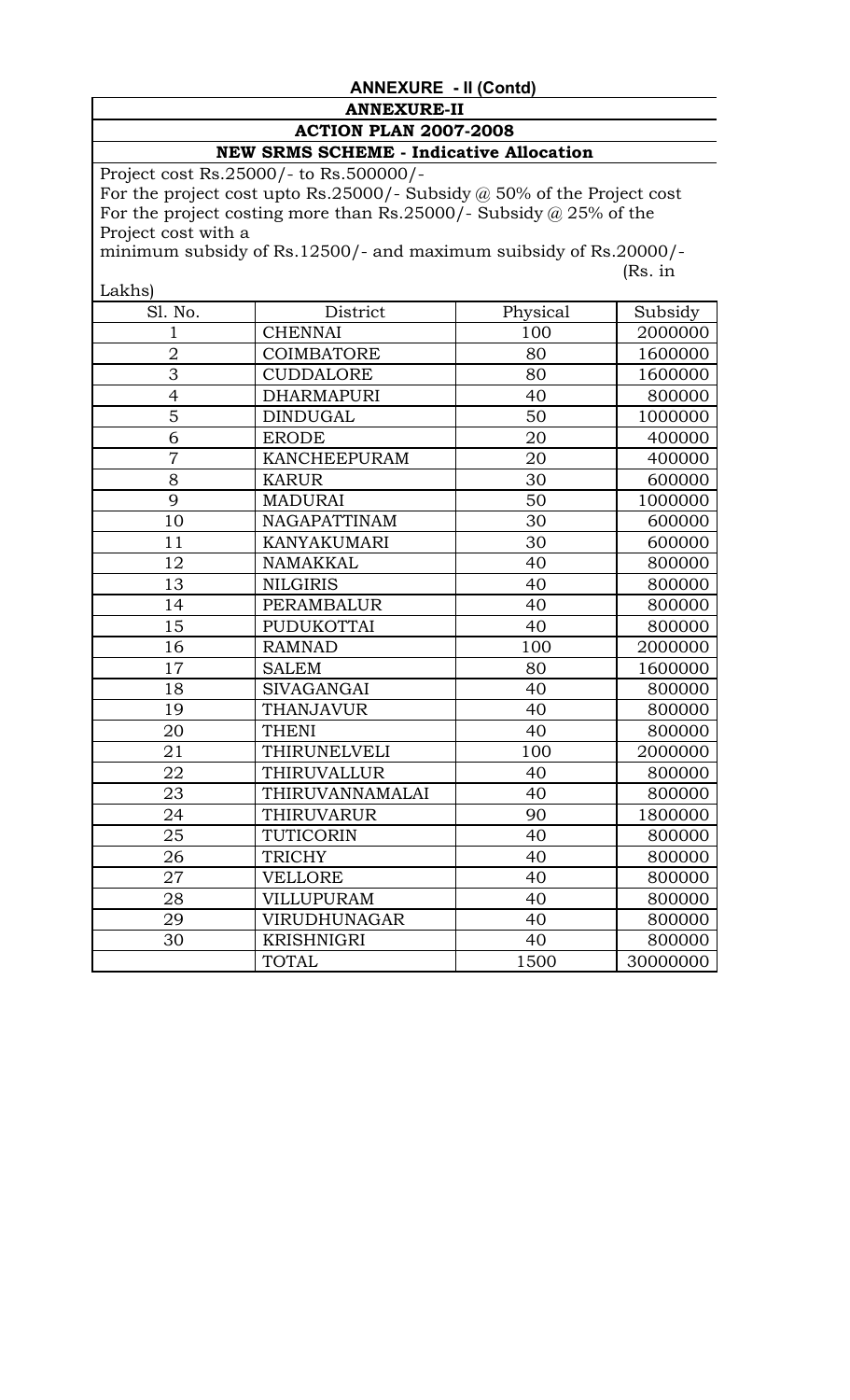# **ANNEXURE-II (contd)**

**ACTION PLAN 2007-2008** 

# **SCHEME NSKFDC Minidoor/Carrier Auto LOAN - Indicative Allocation**

Maximum Unit cost Rs.2.298 Average Unit cost Rs. 2.298 Subsidy @ 30% Rs. 25000/-Term loan remaining Project cost Rs.1.938

|                  | (Rs. in Lakhs)    |                  |         |               |         |
|------------------|-------------------|------------------|---------|---------------|---------|
|                  |                   |                  |         | <b>NSKFDC</b> |         |
| Sl. No.          | District          | Physical         | Subsidy | Term Loan     | Total   |
| $\mathbf{1}$     | <b>CHENNAI</b>    | 8                | 2.000   | 15.504        | 17.504  |
| $\boldsymbol{2}$ | <b>COIMBATORE</b> | $\overline{2}$   | 0.500   | 3.876         | 4.376   |
| 3                | <b>CUDDALORE</b>  | $\overline{4}$   | 1.000   | 7.752         | 8.752   |
| $\overline{4}$   | <b>DHARMAPURI</b> | $\mathbf{1}$     | 0.250   | 1.938         | 2.188   |
| 5                | <b>DINDUGAL</b>   | 3                | 0.750   | 5.814         | 6.564   |
| 6                | <b>ERODE</b>      | 5                | 1.250   | 9.690         | 10.940  |
| $\overline{7}$   | KANCHEEPURAM      | $\overline{4}$   | 1.000   | 7.752         | 8.752   |
| $8\,$            | <b>KARUR</b>      | $\overline{2}$   | 0.500   | 3.876         | 4.376   |
| 9                | <b>MADURAI</b>    | $\boldsymbol{2}$ | 0.500   | 3.876         | 4.376   |
| 10               | NAGAPATTINAM      | $\overline{2}$   | 0.500   | 3.876         | 4.376   |
| 11               | KANYAKUMARI       | $\overline{2}$   | 0.500   | 3.876         | 4.376   |
| 12               | NAMAKKAL          | $\overline{2}$   | 0.500   | 3.876         | 4.376   |
| 13               | <b>NILGIRIS</b>   | $\overline{2}$   | 0.500   | 3.876         | 4.376   |
| 14               | PERAMBALUR        | $\overline{2}$   | 0.500   | 3.876         | 4.376   |
| 15               | PUDUKOTTAI        | $\boldsymbol{2}$ | 0.500   | 3.876         | 4.376   |
| 16               | <b>RAMNAD</b>     | 5                | 1.250   | 9.690         | 10.940  |
| 17               | <b>SALEM</b>      | 11               | 2.750   | 21.318        | 24.068  |
| 18               | <b>SIVAGANGAI</b> | 5                | 1.250   | 9.690         | 10.940  |
| 19               | <b>THANJAVUR</b>  | 3                | 0.750   | 5.814         | 6.564   |
| 20               | <b>THENI</b>      | 3                | 0.750   | 5.814         | 6.564   |
| 21               | THIRUNELVELI      | $\overline{a}$   | 0.500   | 3.876         | 4.376   |
| 22               | THIRUVALLUR       | $\overline{2}$   | 0.500   | 3.876         | 4.376   |
| 23               | THIRUVANNAMALAI   | $\overline{2}$   | 0.500   | 3.876         | 4.376   |
| 24               | THIRUVARUR        | $\overline{2}$   | 0.500   | 3.876         | 4.376   |
| 25               | TUTICORIN         | $\boldsymbol{2}$ | 0.500   | 3.876         | 4.376   |
| 26               | <b>TRICHY</b>     | 8                | 2.000   | 15.504        | 17.504  |
| 27               | <b>VELLORE</b>    | 5                | 1.250   | 9.690         | 10.940  |
| 28               | <b>VILLUPURAM</b> | 3                | 0.750   | 5.814         | 6.564   |
| 29               | VIRUDHUNAGAR      | $\overline{2}$   | 0.500   | 3.876         | 4.376   |
| 30               | KRISHNIGRI        | $\overline{2}$   | 0.500   | 3.876         | 4.376   |
|                  | TOTAL             | 100              | 7.500   | 193.800       | 201.300 |